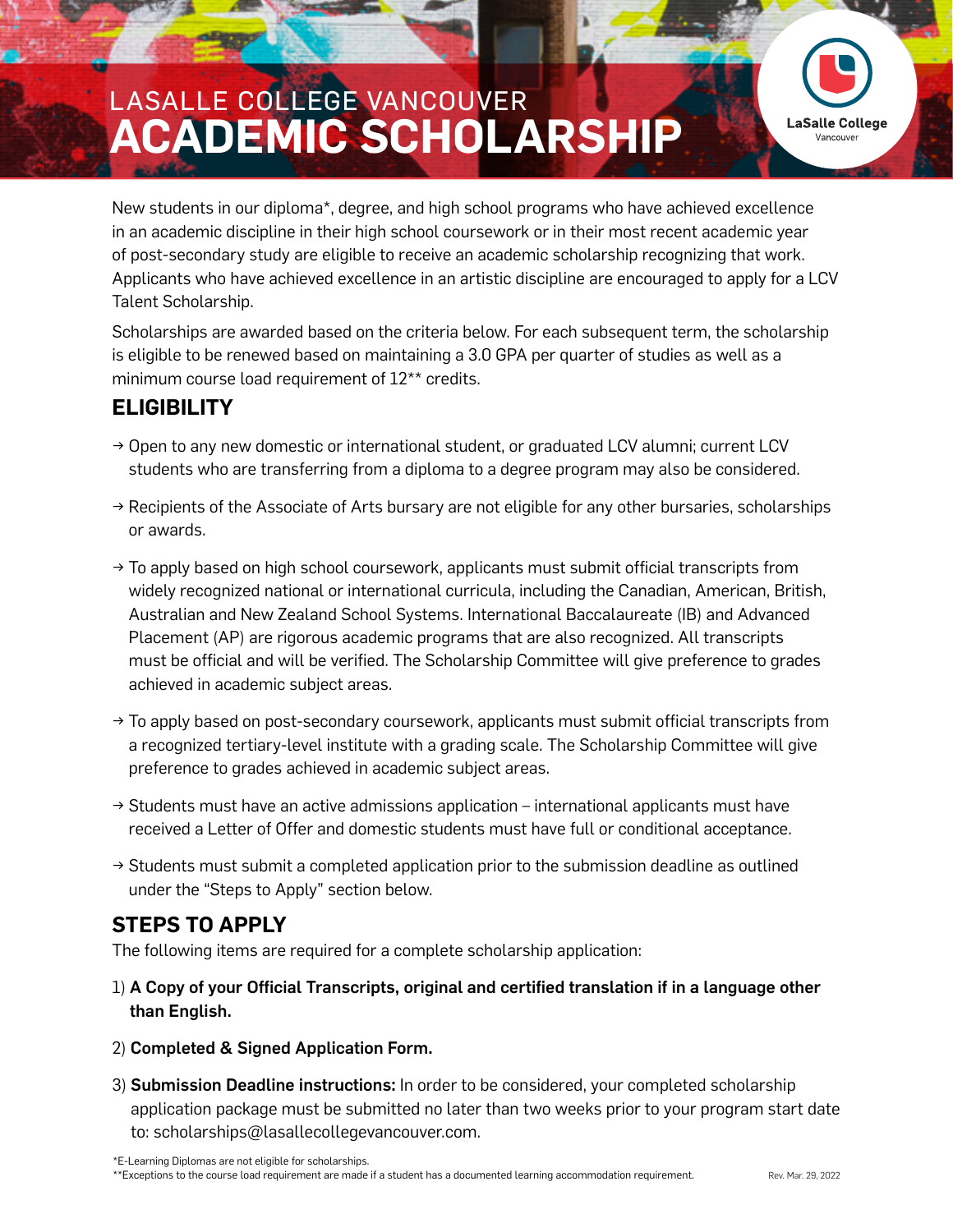

**LaSalle College** Vancouver

#### **SCHOLARSHIP ASSESSMENT CRITERIA**

Applicants will be assessed based on the following criteria:

|                                | <b>Admissions</b><br>Average<br>Requirement | <b>Term</b><br><b>Grade Point</b><br>Average | Award<br><b>Amount Per</b><br><b>Credit</b> |
|--------------------------------|---------------------------------------------|----------------------------------------------|---------------------------------------------|
|                                | Grades (%)                                  | GPA (4.0 scale)                              | Up To                                       |
| <b>President's Scholarship</b> | $90.0 - 100$                                | $3.75 - 4.00$                                | \$90/credit                                 |
| <b>Dean's Scholarship</b>      | $80.0 - 89.9$                               | $3.20 - 3.74$                                | \$50/credit                                 |

## **SCHOLARSHIP TERMS AND CONDITIONS**

- $\rightarrow$  By accepting the scholarship, the recipient must agree to take part in activities and events as outlined in, but not limited to, the Student Responsibilities section of the application.
- $\rightarrow$  Students must be registered in a full course load of 12\* or more credits each quarter to be eligible.
- → Deferral of or withdrawal from studies may result in forfeit of the remainder of the scholarship award (or the entire award if the studies have not yet commenced).
- → Students must maintain good academic standing, with a minimum 3.0 GPA each quarter. Failure to meet academic obligations may result in forfeit of the scholarship award. Any tuition or fees associated with repeating a failed subject will be the responsibility of the student.
- $\rightarrow$  The scholarship award will be applied to tuition fees, disbursed quarterly, and commence in the second quarter.
- $\rightarrow$  Applicants who hold a completed degree with sound academic standing from a Canadian, American, or British university (graduate or undergraduate) may automatically qualify for the Dean's Scholarship. Such applicants with the appropriate GPA (as above) may qualify for the President's Scholarship.
- $\rightarrow$  Scholarships are competitive and are awarded at the discretion of LCV.

\*Exceptions to the course load requirement are made if a student has a documented learning accommodation requirement.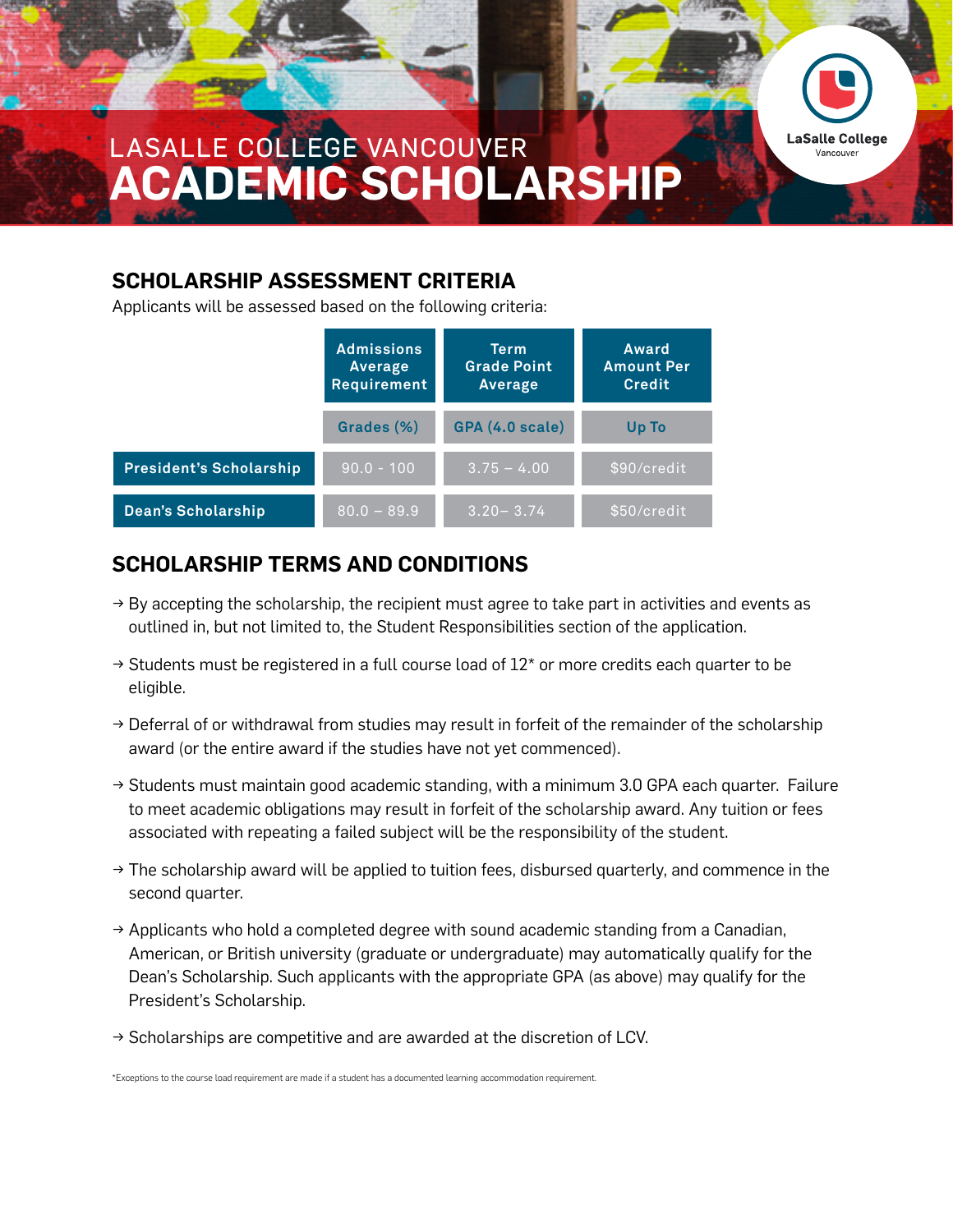# **ACADEMIC SCHOLARSHIP** LASALLE COLLEGE VANCOUVER

### **STUDENT RESPONSIBILITIES**

Scholarship recipients are expected to contribute to the LaSalle College Vancouver community, assist prospective students, and get involved with events. Recipients may be required to:

→ Participate in school activities such as Open House, Orientation, Portfolio Show, etc. as a Student Ambassador.

**LaSalle College** Vancouver

- $\rightarrow$  Support the promotion of the institution by participating in testimonials, website content, social media, local marketing events, and other initiatives.
- $\rightarrow$  Support the Admissions Department and Program Directors when necessary for on-campus events, tours, alumni events, and other duties as required.
- $\rightarrow$  Support initiatives pertaining to the LCI Foundation.
- $\rightarrow$  Students are expected to provide up to one hour of time for every \$100 awarded.

### **NEXT STEPS**

- $\rightarrow$  The scholarship committee meets twice each quarter to review applications.
- $\rightarrow$  If you are awarded a scholarship, you will be notified by email.
- $\rightarrow$  Your Student Financial Planner will add the scholarship to your financial plan as a reduction of your tuition fees starting from the second quarter and disbursed in quarterly amounts over the length of your program.

### **SCHOLARSHIP APPLICATION FORM**  CHECKLIST

- $\square$  Each section of the application package has been read and reviewed.
- $\Box$  Copies of your official transcripts, and translations if required (originals may be requested for verification).
- $\square$  Completed and signed application form.
- $\square$  Submitted a complete application including transcripts and application form before the deadline (2 weeks prior to your start date) to: scholarships@lasallecollegevancouver.com.